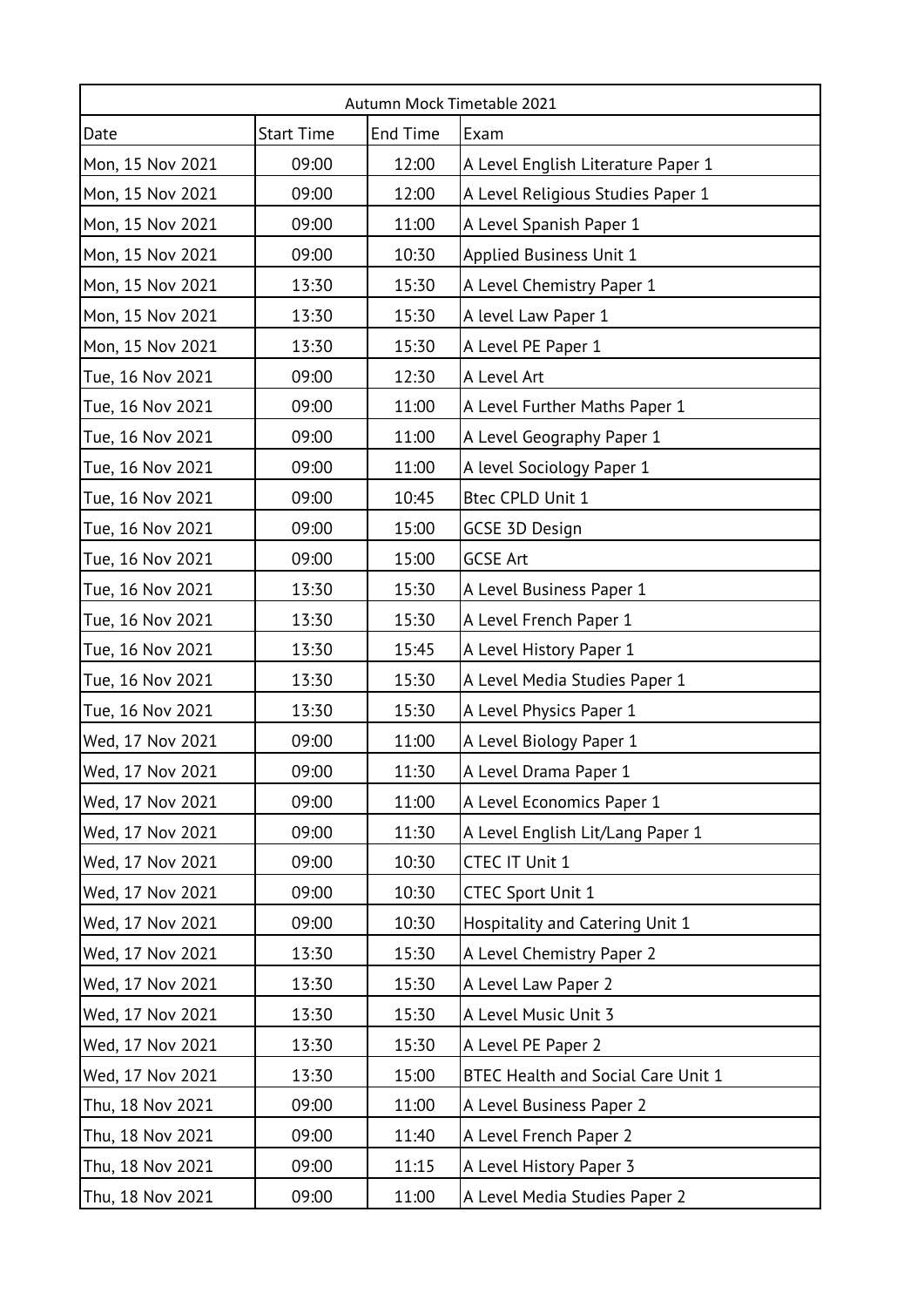| Autumn Mock Timetable 2021 |                   |          |                                         |  |  |
|----------------------------|-------------------|----------|-----------------------------------------|--|--|
| Date                       | <b>Start Time</b> | End Time | Exam                                    |  |  |
| Thu, 18 Nov 2021           | 09:00             | 11:00    | A Level Physics Paper 2                 |  |  |
| Thu, 18 Nov 2021           | 09:00             | 11:00    | Applied Law Unit 3                      |  |  |
| Thu, 18 Nov 2021           | 09:00             | 15:00    | <b>GCSE Photography</b>                 |  |  |
| Thu, 18 Nov 2021           | 13:30             | 15:00    | A Level Art                             |  |  |
| Thu, 18 Nov 2021           | 13:30             | 15:30    | A Level Biology Paper 2                 |  |  |
| Thu, 18 Nov 2021           | 13:30             | 15:30    | A Level Economics Paper 2               |  |  |
| Fri, 19 Nov 2021           | 09:00             | 10:00    | A Level Further Maths Paper 2           |  |  |
| Fri, 19 Nov 2021           | 09:00             | 11:00    | A Level Geography Paper 2               |  |  |
| Fri, 19 Nov 2021           | 09:00             | 10:30    | Applied Business Unit 4                 |  |  |
| Fri, 19 Nov 2021           | 09:00             | 10:30    | <b>CTEC Sport Unit 3</b>                |  |  |
| Fri, 19 Nov 2021           | 13:30             | 15:30    | A Level Maths Paper 1                   |  |  |
| Fri, 19 Nov 2021           | 13:30             | 15:00    | CTEC IT Unit 2                          |  |  |
| Mon, 22 Nov 2021           | 08:50             | 10:20    | A Level Psychology Paper 1              |  |  |
| Mon, 22 Nov 2021           | 08:50             | 10:35    | <b>GCSE Biology Higher Paper 1</b>      |  |  |
| Mon, 22 Nov 2021           | 08:50             | 10:05    | <b>GCSE Science Paper 1 Foundation</b>  |  |  |
| Mon, 22 Nov 2021           | 08:50             | 10:05    | <b>GCSE Science Paper 1 Higher</b>      |  |  |
| Mon, 22 Nov 2021           | 11:00             | 12:15    | <b>GCSE Music Unit 3</b>                |  |  |
| Mon, 22 Nov 2021           | 13:35             | 14:45    | <b>GCSE Spanish Writing Foundation</b>  |  |  |
| Mon, 22 Nov 2021           | 13:35             | 14:55    | <b>GCSE Spanish Writing Higher</b>      |  |  |
| Tue, 23 Nov 2021           | 08:50             | 09:50    | A Level Maths Paper 2                   |  |  |
| Tue, 23 Nov 2021           | 08:50             | 10:35    | <b>GCSE English Language Paper 2</b>    |  |  |
| Tue, 23 Nov 2021           | 11:15             | 12:25    | <b>GCSE French Writing Foundation</b>   |  |  |
| Tue, 23 Nov 2021           | 11:15             | 12:35    | <b>GCSE French Writing Higher</b>       |  |  |
| Tue, 23 Nov 2021           | 11:15             | 12:25    | <b>GCSE German Writing Foundation</b>   |  |  |
| Tue, 23 Nov 2021           | 11:15             | 12:35    | <b>GCSE German Writing Higher</b>       |  |  |
| Tue, 23 Nov 2021           | 13:30             | 15:00    | <b>GCSE Geography Paper 1</b>           |  |  |
| Wed, 24 Nov 2021           | 08:50             | 10:50    | A Level Psychology Paper 2              |  |  |
| Wed, 24 Nov 2021           | 08:50             | 10:35    | <b>GCSE Chemistry Higher Paper 1</b>    |  |  |
| Wed, 24 Nov 2021           | 08:50             | 10:05    | <b>GCSE Science Paper 2 Foundation</b>  |  |  |
| Wed, 24 Nov 2021           | 08:50             | 10:05    | <b>GCSE Science Paper 2 Higher</b>      |  |  |
| Wed, 24 Nov 2021           | 11:30             | 12:30    | <b>BTEC Enterprise Unit 3</b>           |  |  |
| Wed, 24 Nov 2021           | 13:25             | 14:05    | <b>GCSE French Listening Foundation</b> |  |  |
| Wed, 24 Nov 2021           | 13:20             | 14:10    | <b>GCSE French Listening Higher</b>     |  |  |
| Wed, 24 Nov 2021           | 14:10             | 14:55    | <b>GCSE French Reading Foundation</b>   |  |  |
| Wed, 24 Nov 2021           | 14:15             | 15:15    | <b>GCSE French Reading Higher</b>       |  |  |